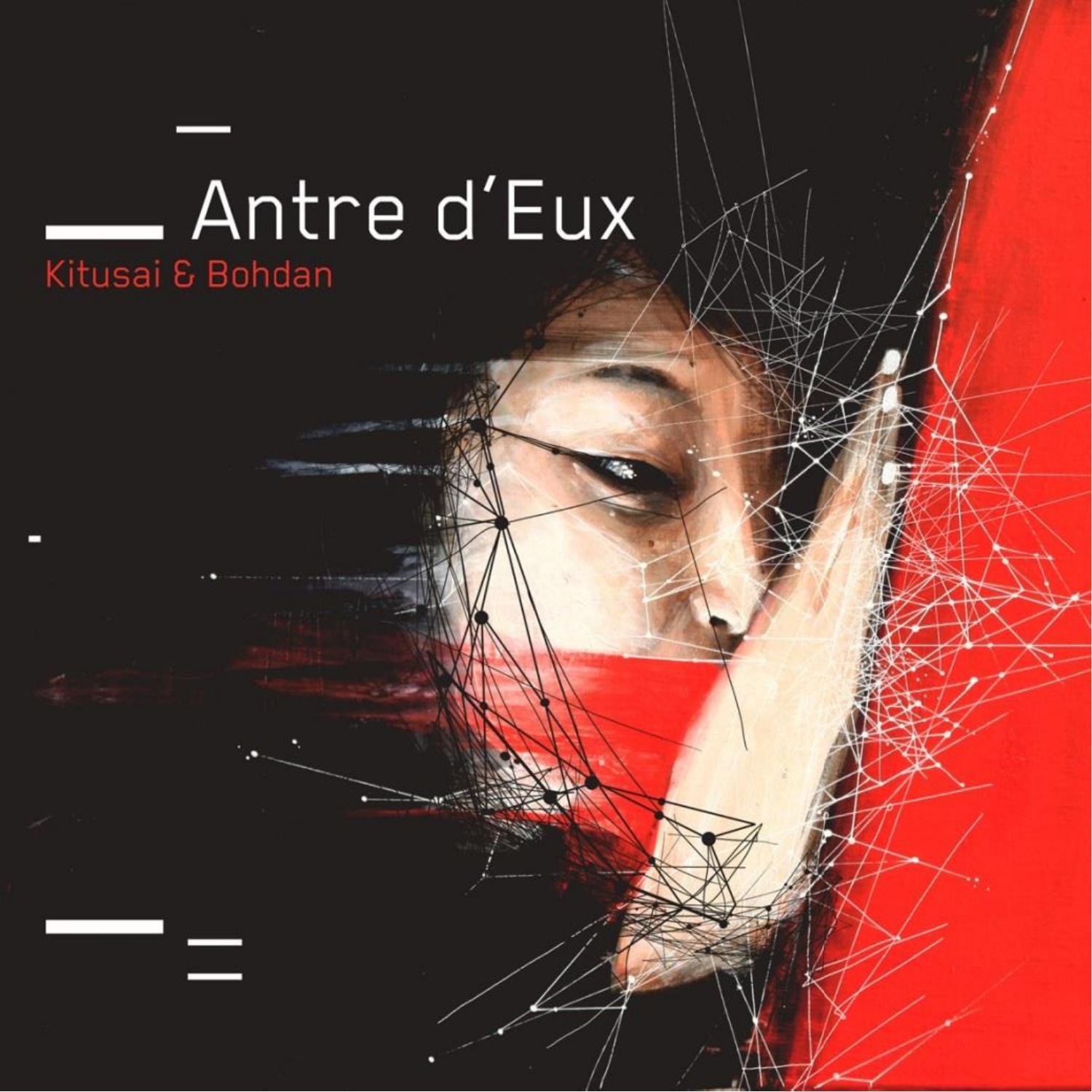Music composed and performed by Kitusai and Bohdan Galczyk Lyrics by Bohdan Galczyk http://www.cdbaby.com/cd/kitusaibohdan http://www.kitusaibohdan.com http://www.kitusai.com Facebook: https://www.facebook.com/KitusaiBohdan Twitter: @kitusaibohdan Recorded and mixed in the French Pyrénées and the Canadian prairies Glenn Ens drums and percussion recorded and mixed at Audio Art Recording, audioartrecording.com Mastered by Ian Shepherd at Mastering Media, mastering-media.co.uk Artwork by DZO-O Thanks to Jeff Montgomery and Laurence Deslauriers for letting us borrow their toys. A very special thank you to Glenn Ens for drums and percussion on A Great Escape and Freedom. A very, very special thank you to all our families, friends and fans for their ongoing support and encouragement. All songs Copyright (2015) Pratum Pyrenean Music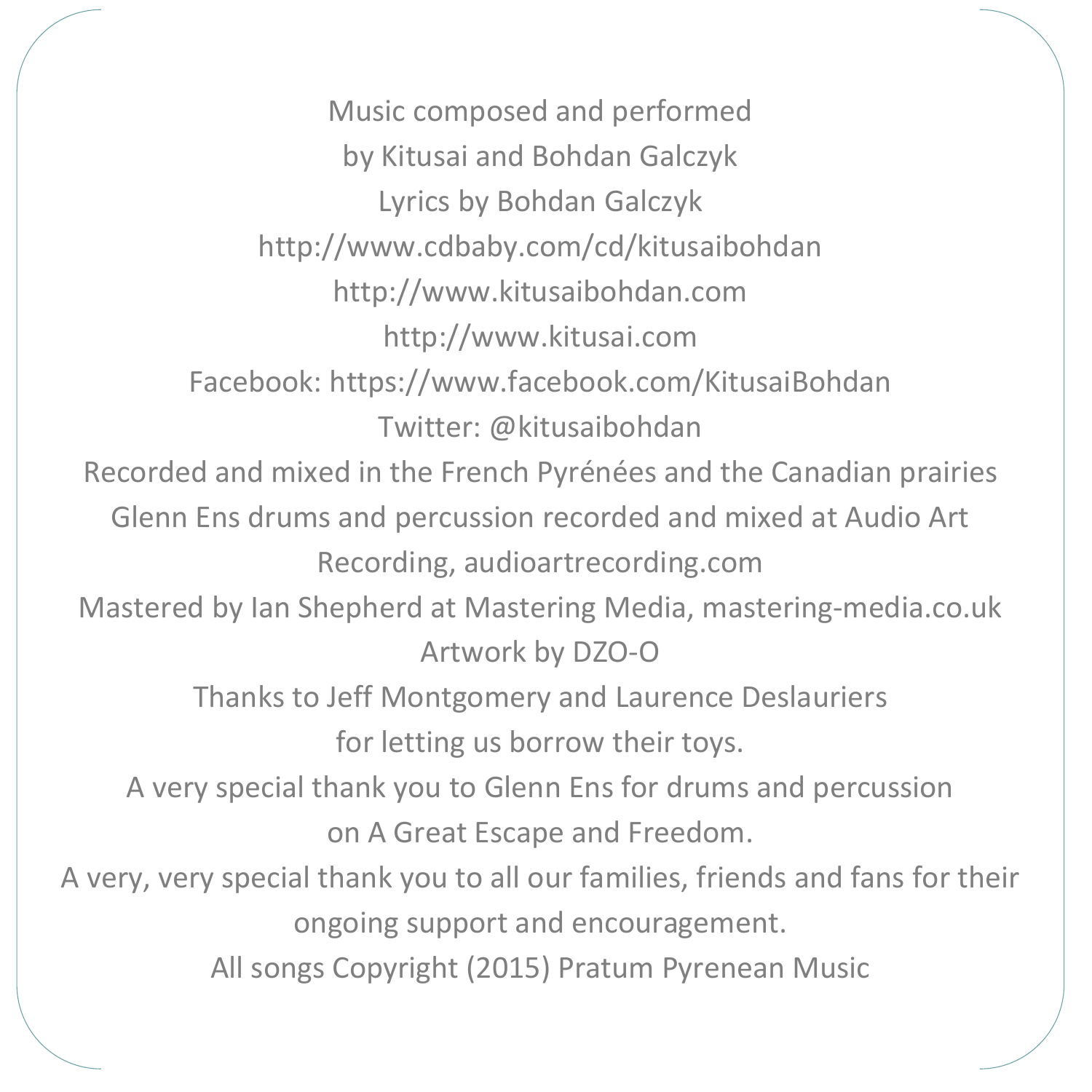#### **Emergence**

Under the moonlight, An infinite cast of stars look on, The hard earth clears, The mystic seers move on…

Ice from a distance, Breaks through the atmosphere, Healed smoldering spaces, Amoeba-like faces appear.

Billions of years pass by, Up-down, blue-brown, Willing to be and try.

Paradise rises up to the sky, Brimming with life, And those who only ask "why"?

So it goes with every new space, Filling and spilling, With entropy painting her face.

Talk of love but call it a race, Surely moving, To the fall from grace.

Emergence, Emergency, Preserve the balance of life on earth.

Emergence, Emergency, Preserve the balance of life on earth…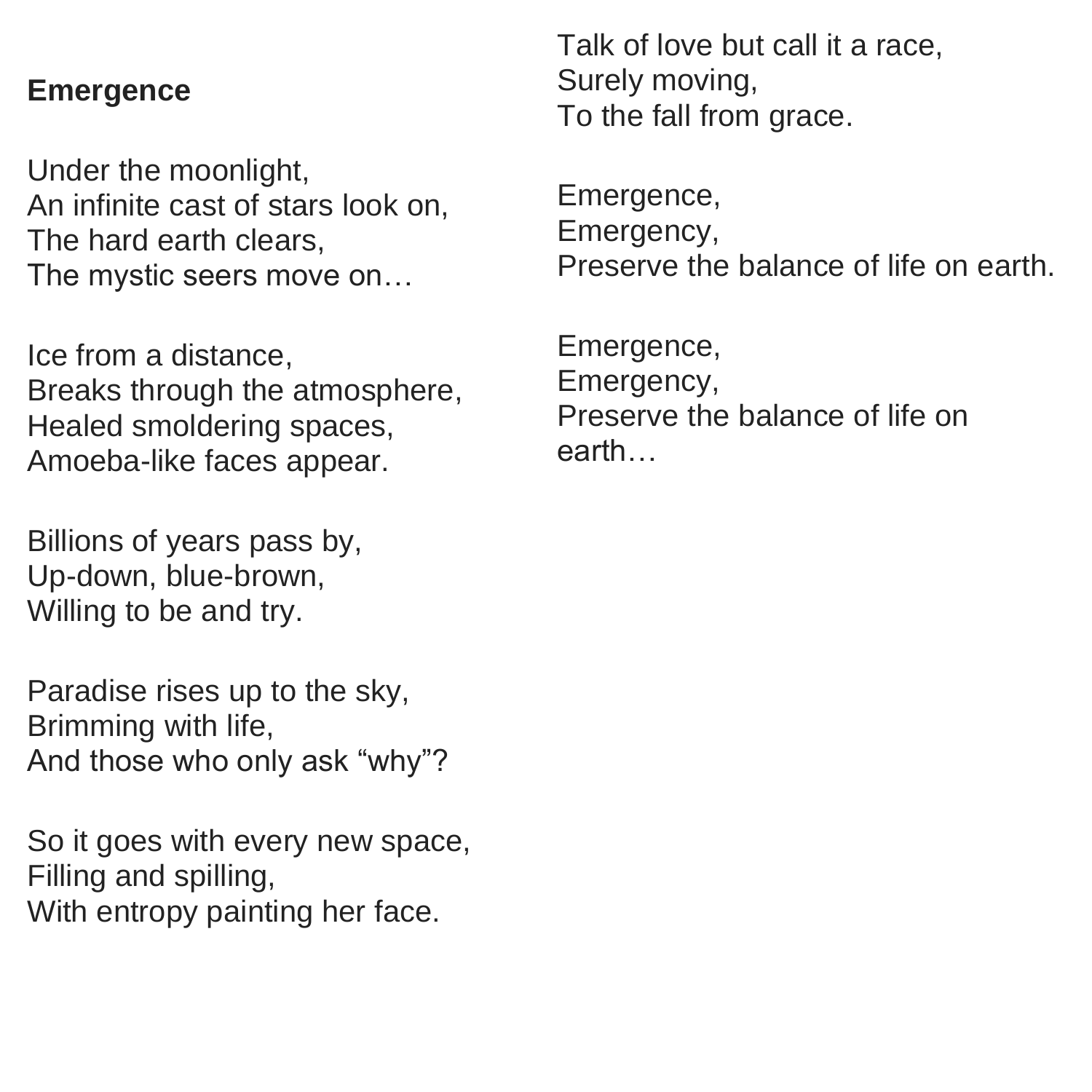#### **Walking on a Fine Line**

You feel it slip away, The earth crying out from under you. You can't help yourself, But you help yourself, Anyway…

You know you do.

The old black, The new black, It's all black, Now…

There's no turning back, The clock keeps ticking, Preach green living, While we lay another licking on her.

Walking on a fine line, Always looking for more, Line to walk on.

Walking on a fine line, Always looking for more, Line to walk on.

She keeps slipping away, As we keep walking on that fine line, Walking, Walking Walking, Walking on a fine line, As she's slipping away, We keep slippin' it to her.

Walking on a fine line, Always looking for more, Line to walk on.

Walking on a fine line. Always looking for more, Line to walk on.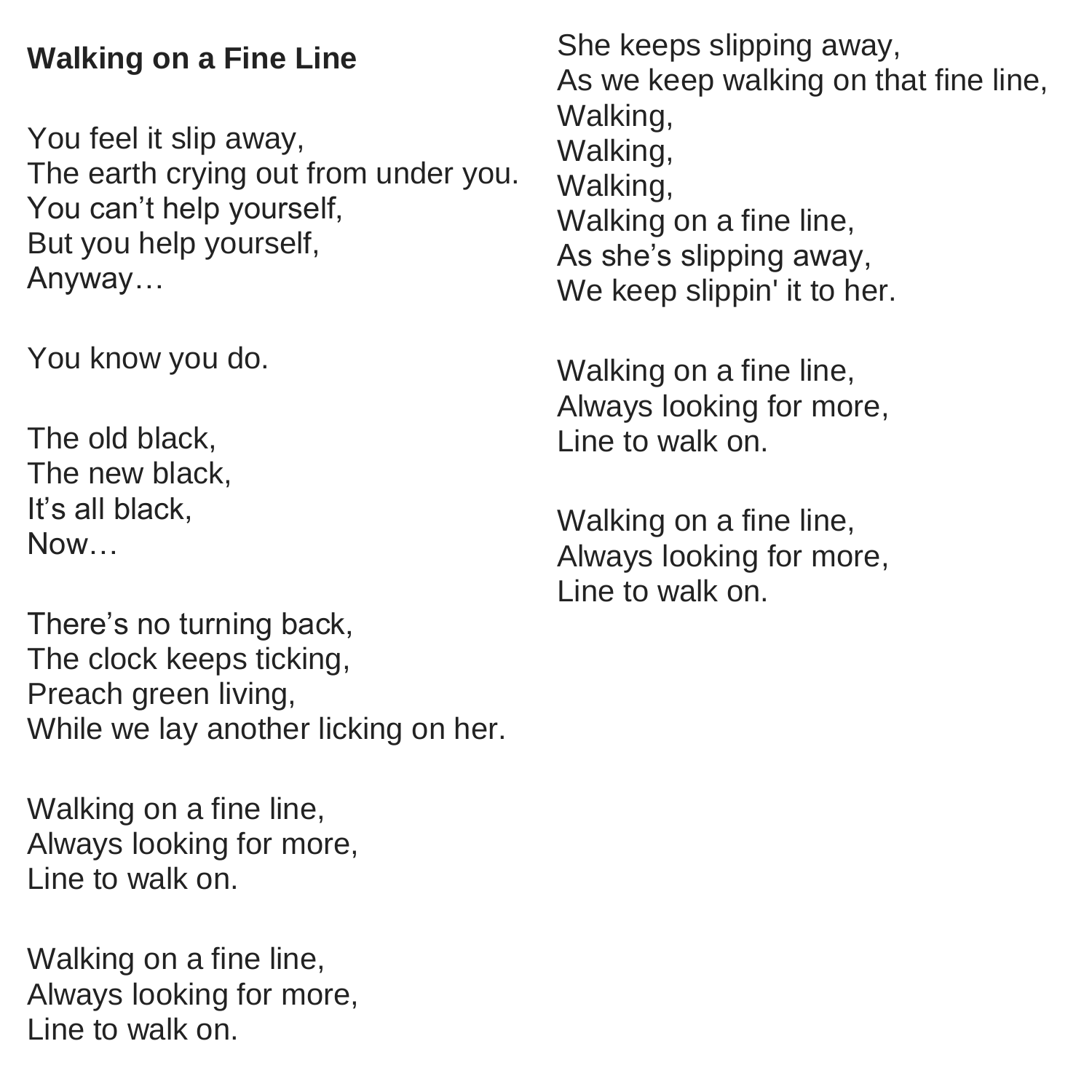#### **Open Up**

Open up your mind It's time to break free, Paint outside the line, Make like a flower, Time to open up.

It's time to change it up, Time to make some calls, From gold to paper cup, Make like a bee, Time to get busy.

Open up, you're feeling wasted, Give a thought to open up, Open up, and once you've tasted, You will never, ever give it up.

Nein, he said it fine All Mondays are forgiven. For once we should design, Outside the box, Refuse the status quo.

Several stops ago, Should have gotten off. Thankful for the ride, Paid a double fare, Tipped the cabby.

**Chorus** 

Open up your mind, Seize the hour, Time to open up.

**Chorus**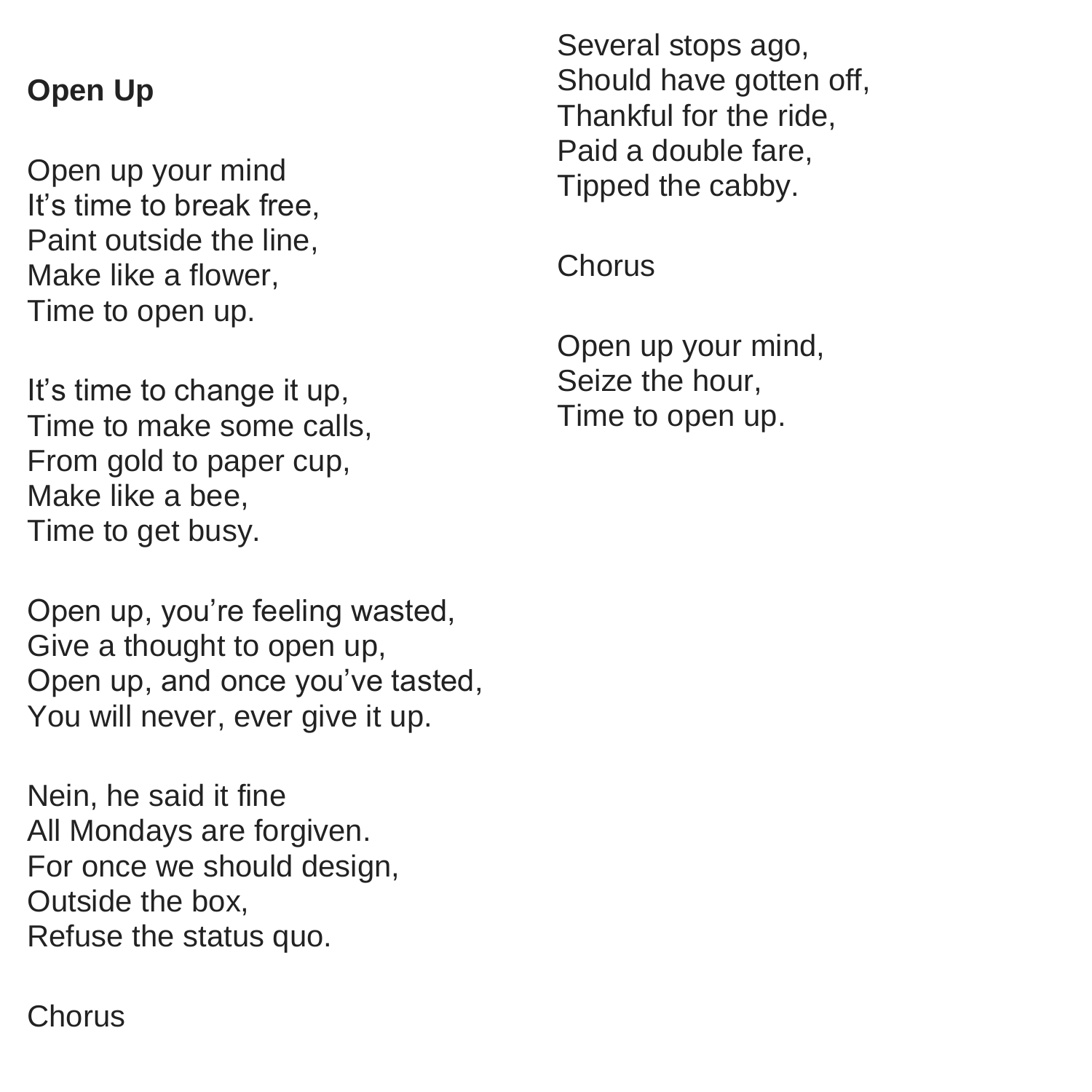#### **Dragon Bone Hill**

There's something missing from this picture, A lighter shade of grey, A brighter point of view. You said it all began – when? It seems it was earlier still. When I take a look into, The caves of Dragon Bone Hill.

I see a crack in the foundation, The bricks on the cupola weigh, Upon the pillars, as they sway. You said it could never fail, But in time it probably will, When I take a look into. The caves of Dragon Bone Hill.

Walls of ignorance fall to the crashing of the reckoning ball, Now a simple belief, Stands unshackled and pure. Though the cup may appear empty, You can still get your fill, When you take a look into, The caves of Dragon Bone Hill.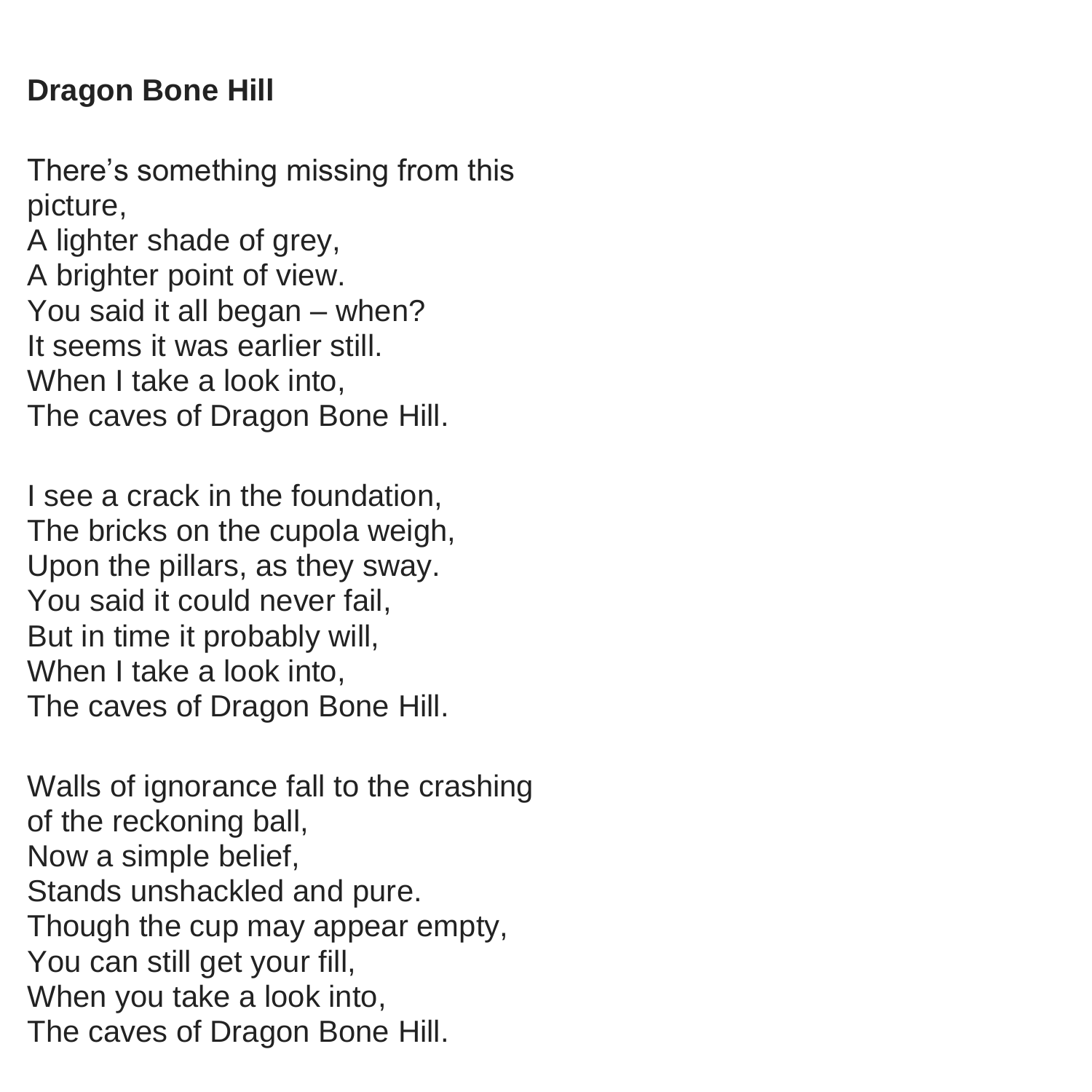#### **Pleasure Land**

Keep thinking of Pleasure Land, Keep missing the day.

Another beautiful morning, I feel inclined to stay home, But there'll be other days, We can get together then.

Another dollar in the bank, I can book a fine vacation, Oops, looks like the bank account tanked,

Spending the future to cover up the past.

Keep searching for Pleasure Land, Keep missing the day, We keep searching for treasure and. We blow it all away.

Our optimism is a crap shoot, We calculate our days by the weekly net,

Magpies, we fritter to the following

attraction, We're always fast asleep 'til we're dead.

Keep searching for Pleasure Land,

We keep searching for Pleasure Land, While missing the day, Keep seeking treasure and, We blow it away.

In Pleasure Land, In Pleasure Land, In Pleasure Land,

We keep searching for Pleasure Land…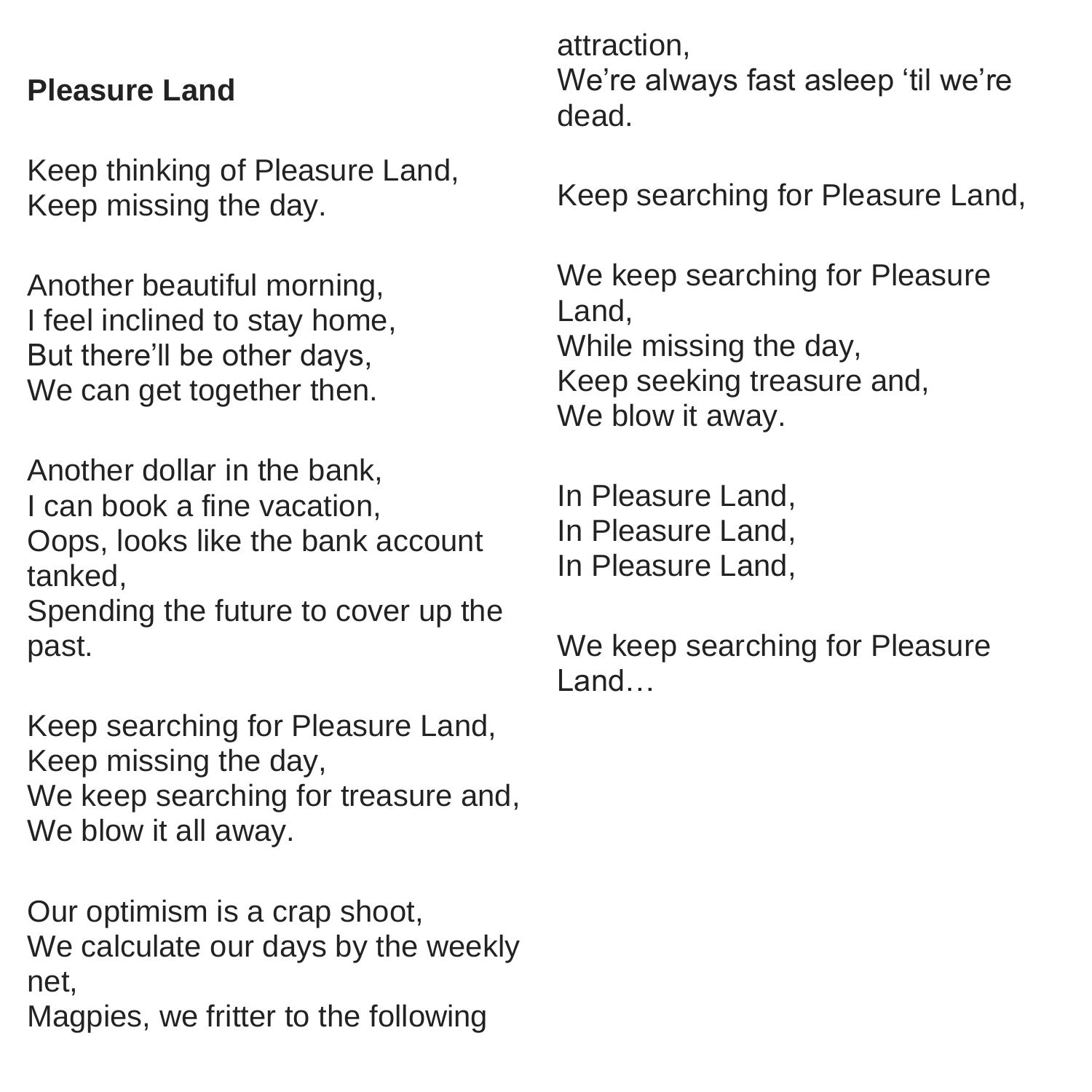### **I Cry in Time to Your Heart**

It's funny how it still falls apart, When I roll it again from the very start.

Some things are never meant to change,

A free spirit that can never disengage.

I cry in time to your heart, To your beating heart, As it drifts away, Away from me.

I cry in time to your heart, To your beating heart, As it drifts away.

You always had your own peculiar way, Of beginning your day, Like it was fine - as if you'd stay You couldn't even pretend to care at all,

You had your own way of breaking a fall.

I cry in time to your heart, To your beating heart, As it drifts away.

We know that some things are best left unsaid, But we say them anyway, As if in silence we fray. No turning back, our tragic heart attack, I keep wishing that day away, I keep wishing it away.

I cry in time to your heart, To your beating heart, As it drifts away…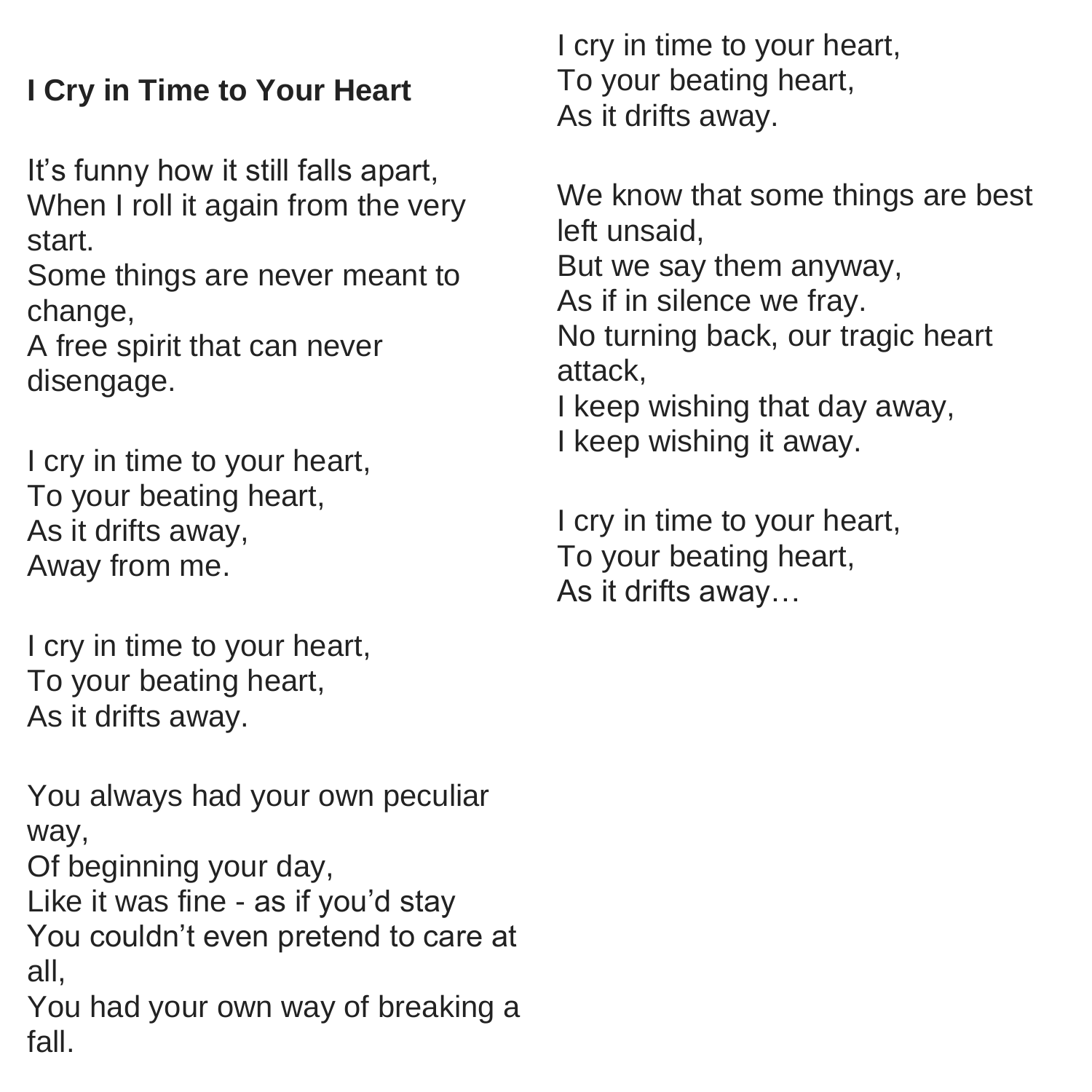#### **Entre Deux**

Strength is the color of our hearts, Painting the night into a brighter day. It is the sound of long forgotten times, Helps us gather all our friends to

play.

Between two, Between the two, Music's the bond between the two

Entre deux, entre deux, entre deux, Entre deux, entre deux, entre deux.

Fear is the blight that sets itself upon us,

When we fail to feel our brothers' pain.

It is the taste of our failing thoughts, As they turn to acrid rain.

Between two, Between the two, Music's the bond between the two… Between two, Between the two, Music's the bond between the two…

La foi est le lien entre les deux

Between two, Between two, Music's the bond between the two.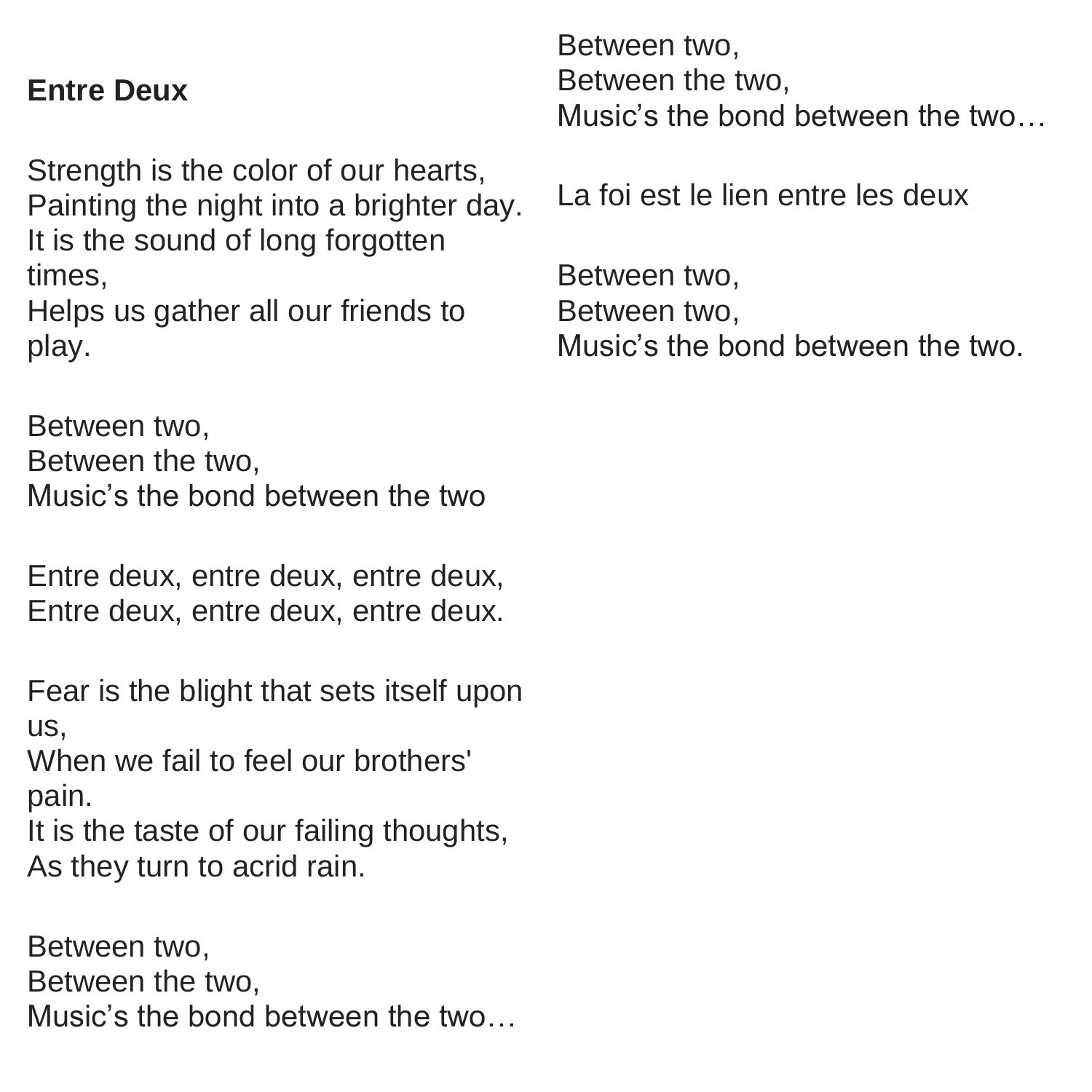#### **Thought Machine**

Thought machine, Thought machine, Thought machine, Thought machine.

So many lines to read between, In times of fear and doubt, Blitzed by a headless thought machine, Garbage in and out.

Purveyors of felicity, One and all the same, Trade truth for mediocrity, In a mindless, made-up game.

Thought machine…

Disinformation, preferred fare, Complexity the rule, If it makes sense in a lonely minute, They'll call you a fool.

If you find that you're just not believing, Even if it's true, Welcome to the thought machine. It'll lie about me and you.

Thought machine…

Evermore and never more, Misspent sense of time, More or less they say less is more, When comparing a nickel and dime.

Thought machine, Between the lines lie more lines, Thought machine, Between the lines lie more lines, Thought machine…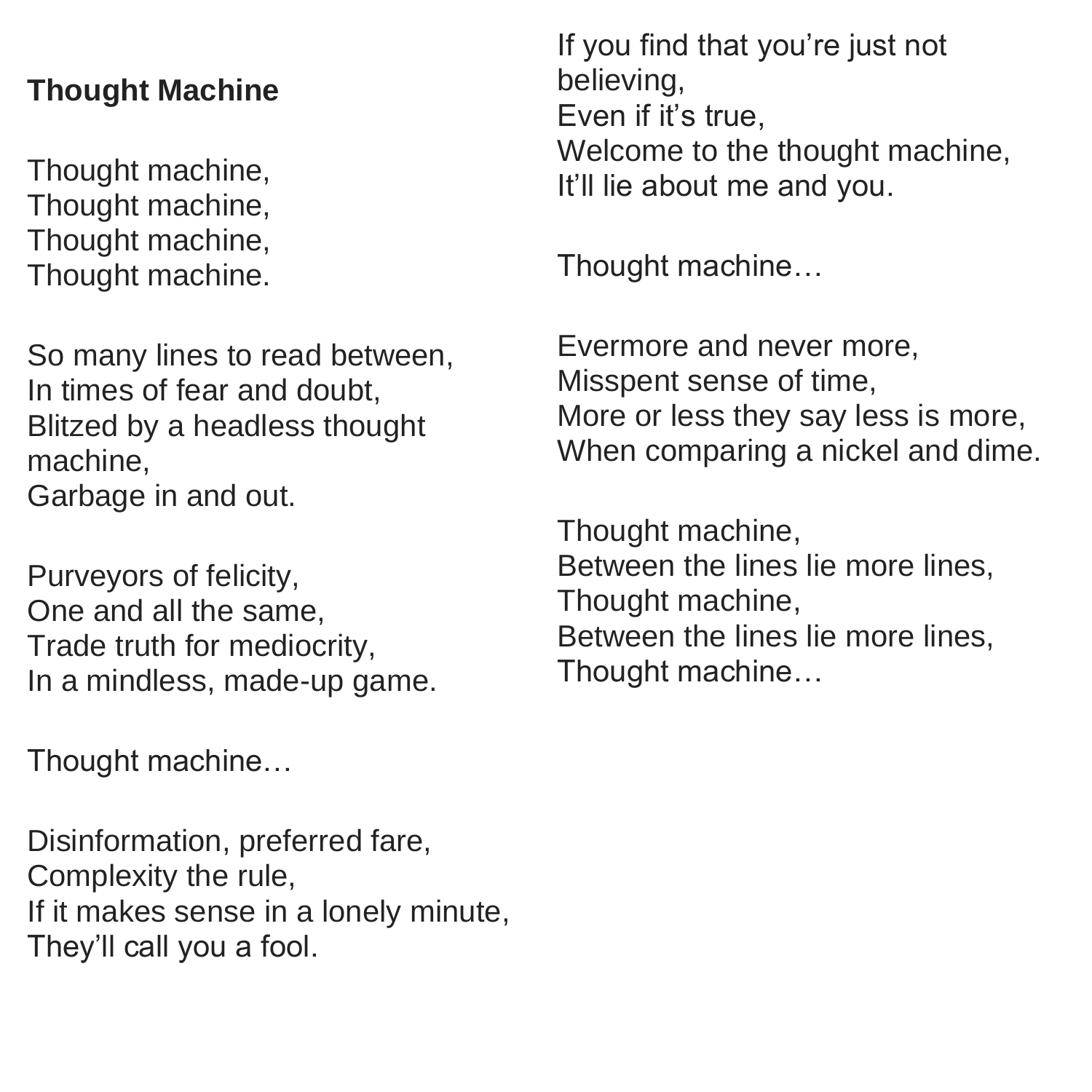#### **Do the Right Thing**

People can speak their mind, As long as their ears hear mine. Do what they like, If you let me to, And our spirits align.

Let them take their fill, So long as what they take ain't mine, Step out and take in the sun, No fear in defeating the sunshine.

There are no quarantees. Life isn't fair, If your world should collapse, Don't sink in despair.

Think real big, Break a twig, Dance a little jig.

We can play all we want, Drink from the fresh spring, As we do, May we do the right thing.

We can play all we want, We can dance we can sing, As we do, May we do the right thing.

We can play all we want, As we do, May we do the right thing,

Play all we want, Do what want, Say what we want, May we do the right thing. May we do the right thing…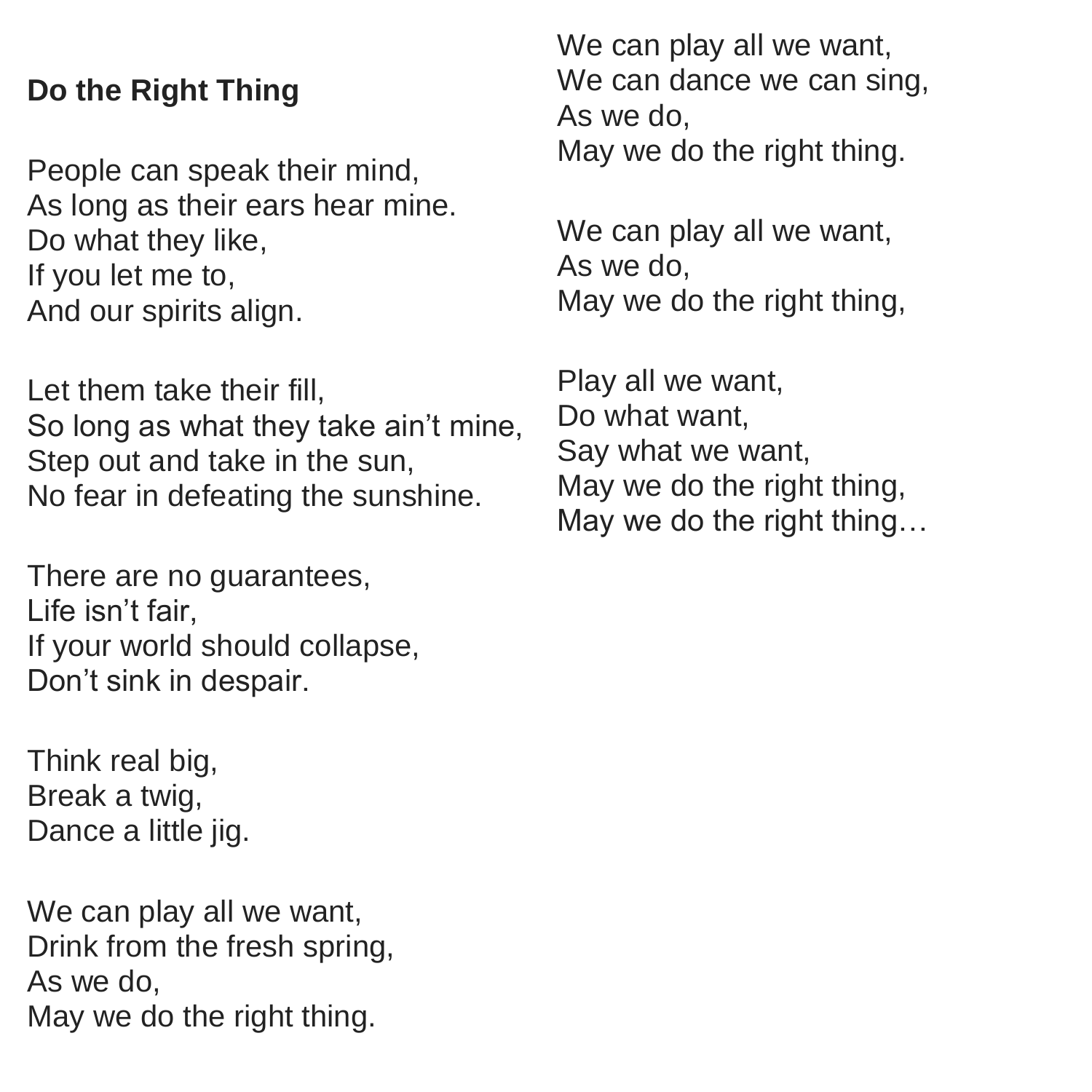#### **Particle Quizics**

There before you, They are between you,

In and out of existence, They're always around.

And there's something inside, That has to to emerge.

Break these chains, Made of particle quizics. Make a ring of light, Outside of the critical path.

Hawkings, Dawkins, Both know the truth, No truth to see until it's revealed, One is wine, the other vermouth.

Particle quizics has taken a hold, Particle quizics, I may mean it's physics, Coming in and going out,

There's nothing up the sleeve, Creation card trick…

From nothing comes something, From something comes everything, … and everything is nothing, After all…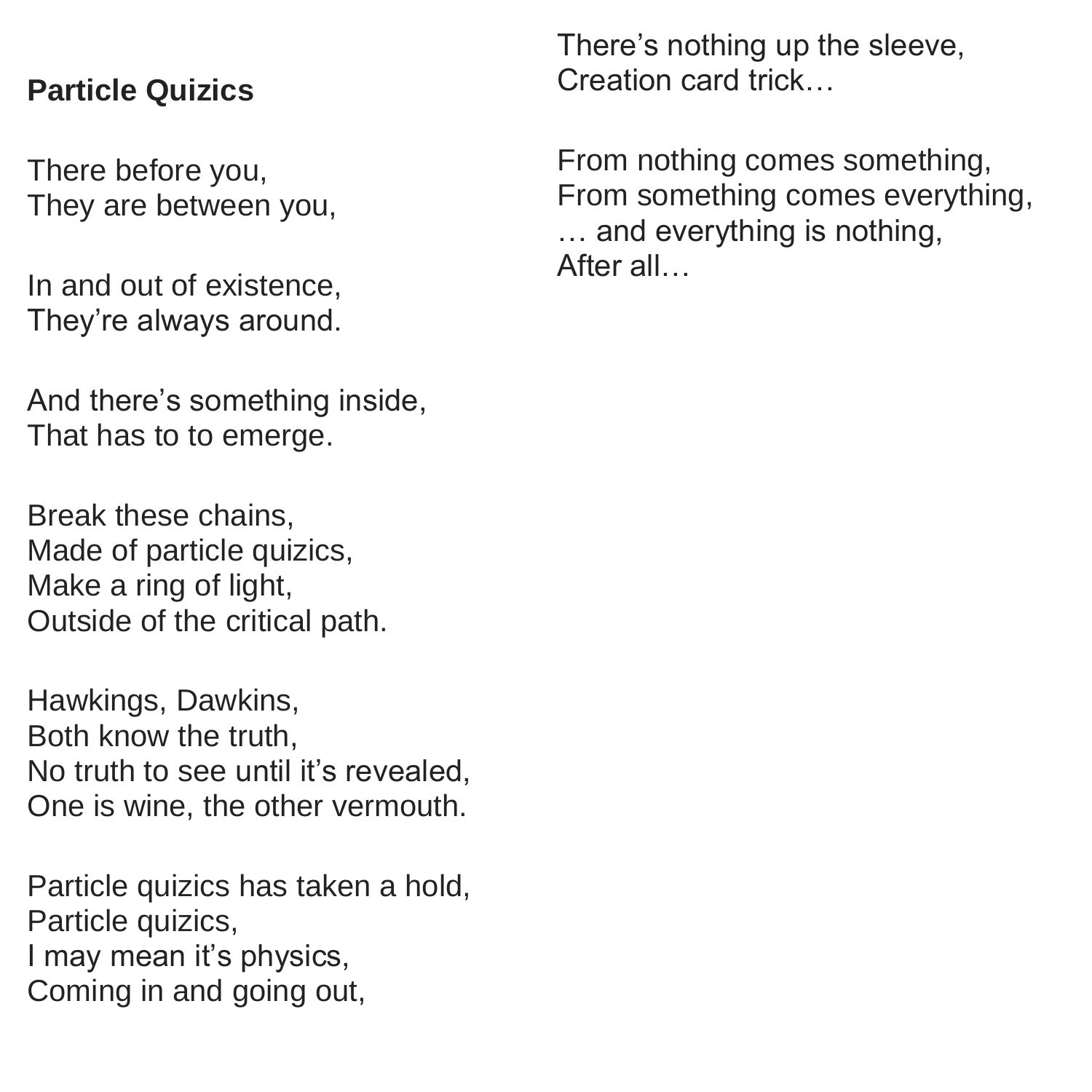#### **Reign of Shame**

Colors - not just impressions on our eyes by light, Saline between each measure of wrong and right,

Things don't have to be this way, But the journey starts inside.

So don't go run and hide… Take a moment to satisfy, All the hunger and want.

Dollars - not just discussions of our lives in flight, Praying between each minute of peace as they fight.

Keep them in the game, Safe from the reign of shame.

#### **Dischordia**

If not for greed, deceit, love of power, We would have to depend upon love, No secrets to hide, No reason to bend the truth.

Dischordia, Dischordia.

No hidden agenda, No dischordia.

If not for desire, pride and prejudice, We would have to depend upon love, No hate to deride, No reason to sacrifice youth.

Dischordia, Dischordia.

No hidden agenda, No dischordia.

No dischordia.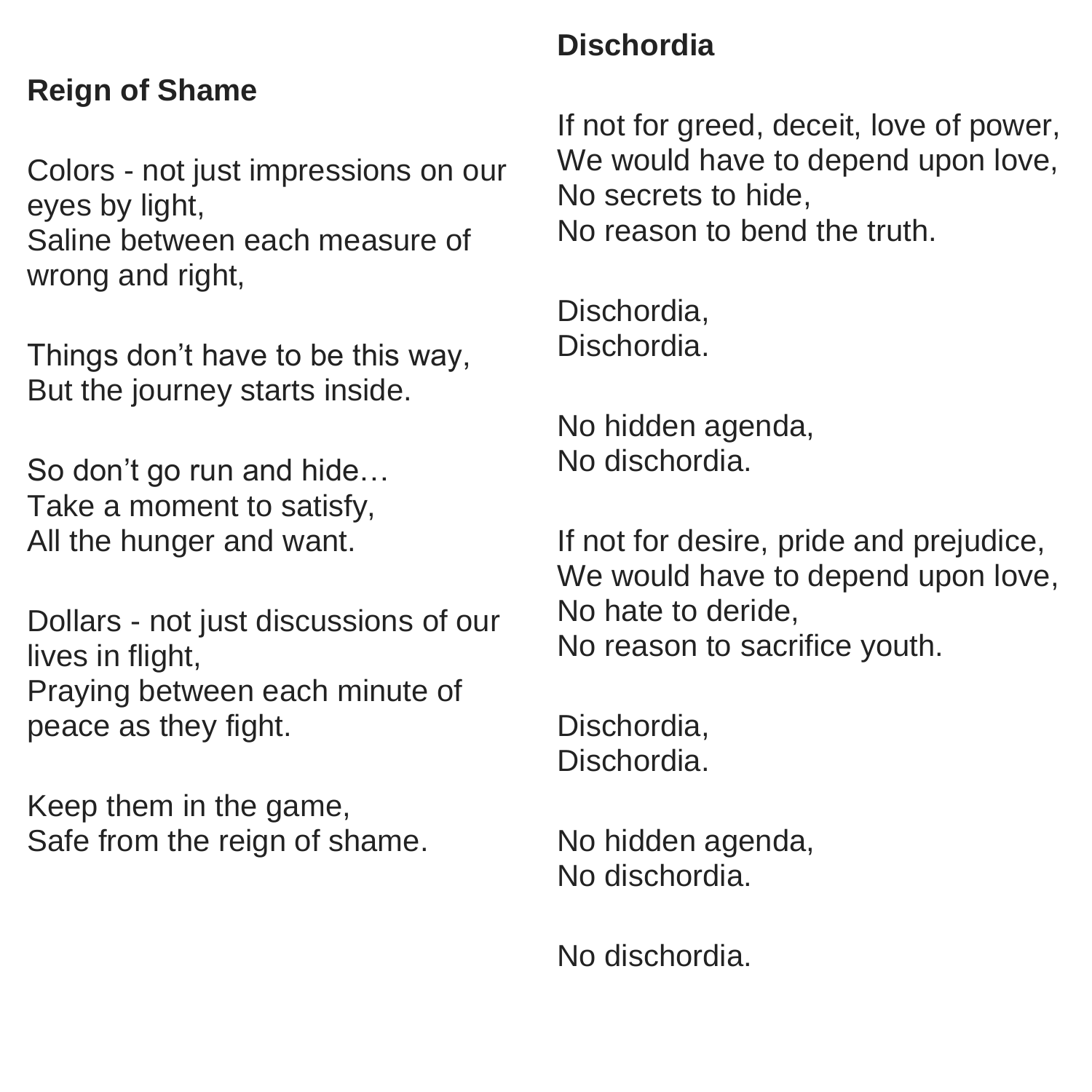#### **Deja Vu**

But it's not too late, Deja vu.

Not in the middle of the night,

But in broad daylight,

One man holding the key to might is right.

Things just haven't changed at all.

I hear the voices of ghostly horsemen,

Moving blindly across a great divide, Never looking back, just guns for hire,

Passing souls of a prior ride.

Going boldly, gladly t'wards oblivion, Time enough to catch a breath and hide

A prelude to be not undone,

By a funeral pyre burning deep inside.

What you're stealing now, Is a bed of roses, Hiding a crown of thorns, Surely changing, Into a bag of nails.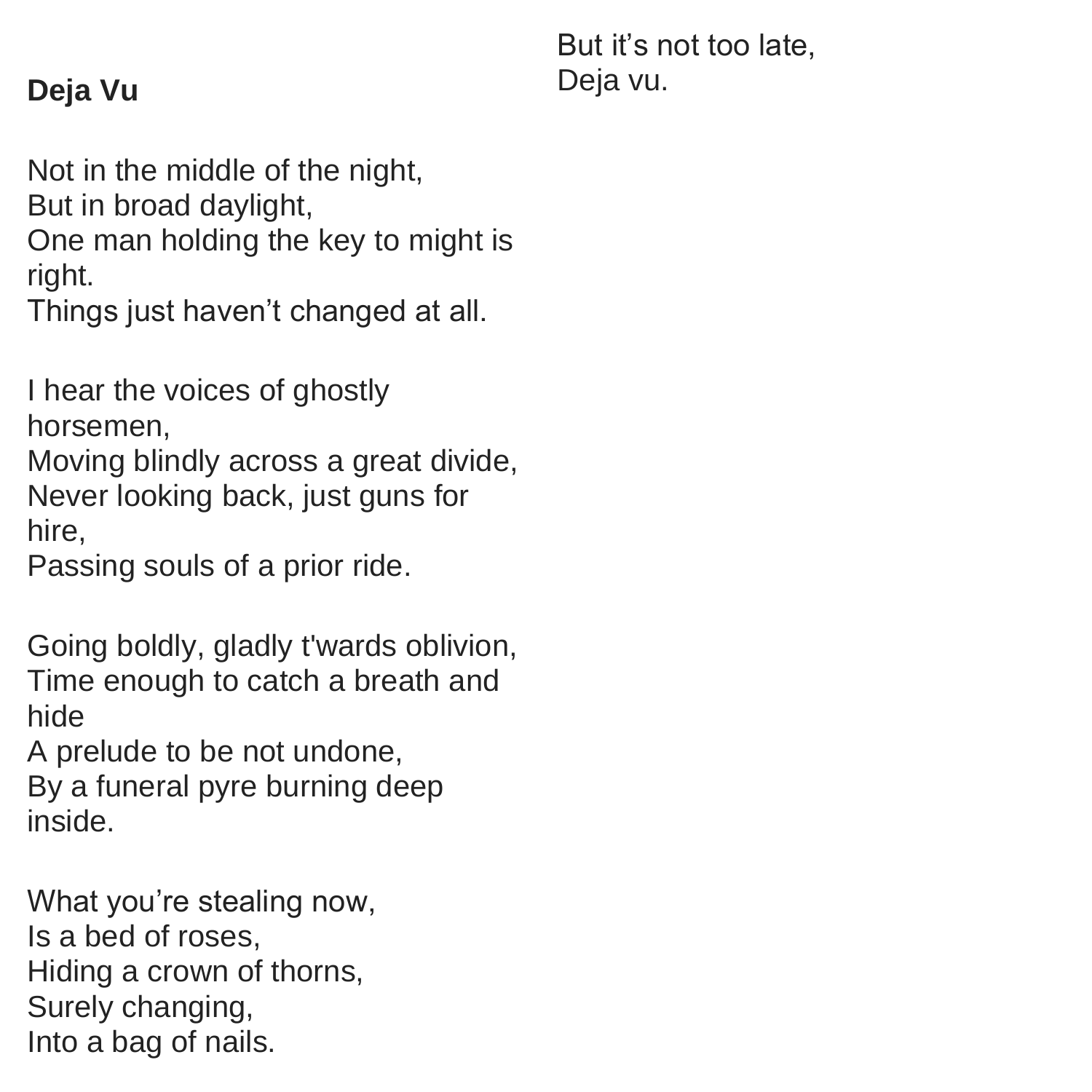#### **Happy With Yourself**

Is anything what it seems? Is there a line drawn between reality and dreams? Are the sounds you hear now just voices in your head? Or just an echo of a primal scream?

Some day they'll find a way, To mend all the holes in our hearts, Some grand new equation of the day, To take all our blues away…

Don't let the sun go down, Don't let the skies turn from blue to gray,

If the sun should go down, down, Be happy with yourself.

If you let the world spin you round. The sky's falling to break your will, If the only way up is down, Just set the earth on its crown.

Don't let the sun go down.

Don't let the skies turn from blue to gray,

If the sun should go down, down, Be happy with yourself in every way.

Don't let the sun go down. Don't let the skies turn from blue to gray,

If the sun should go down, down, Be happy with yourself in every way.

Be happy with yourself…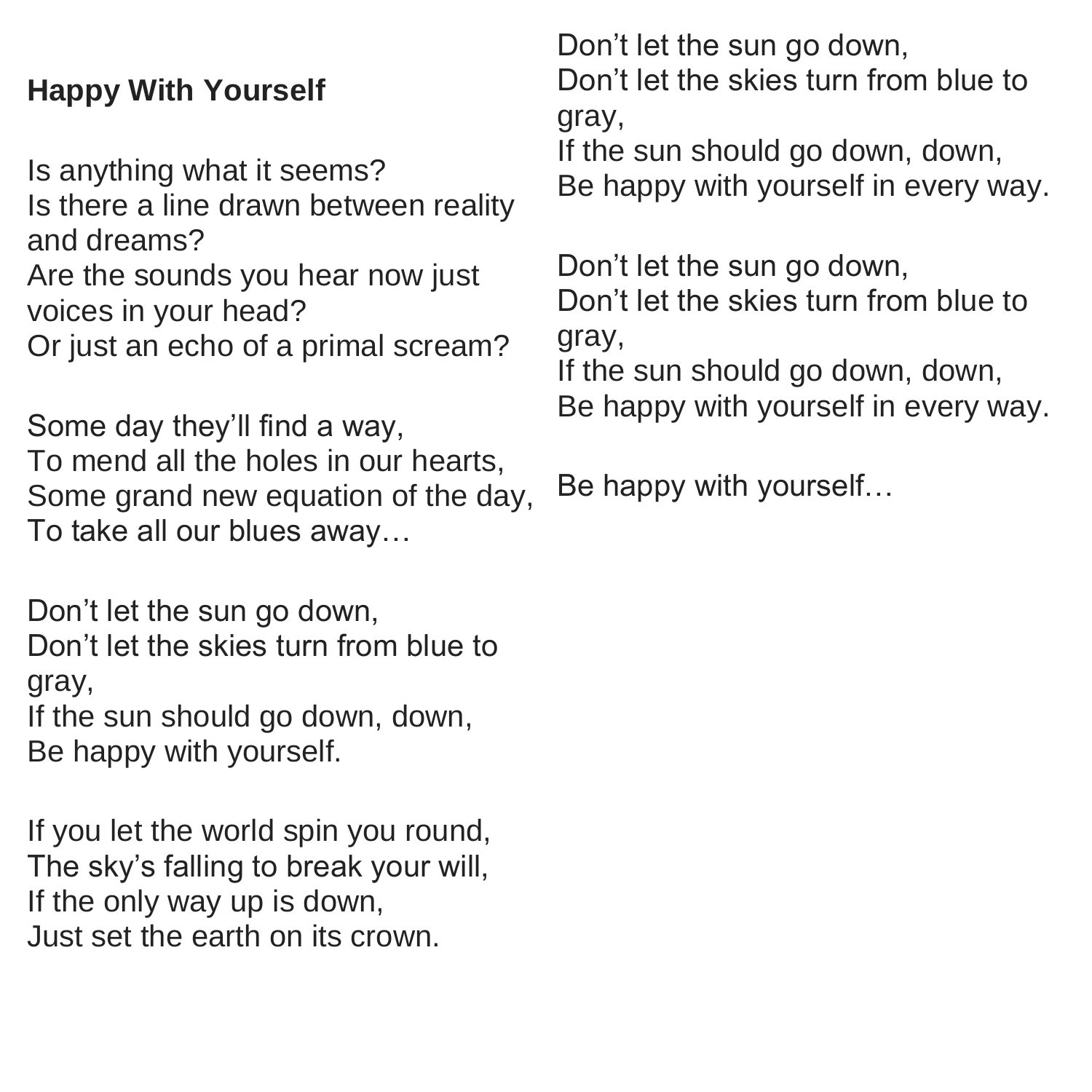#### **Life is a Loop**

On any given day, We stand to gain, Or lose it all, And still we play, No sense of decay.

Inside of a loop, The trend's to go round, No exit in sight, So we must stoop, Go through the hoop.

No need to give up on freedom, No need to forsake free will, The moment we meet up with destiny, Is the moment we start to feel, The primordial soup… Life is a loop.

The primordial soup… Life is a loop.

No need to give up on freedom, No need to forsake free will, The moment we meet up with destiny,

Is the moment we start to feel…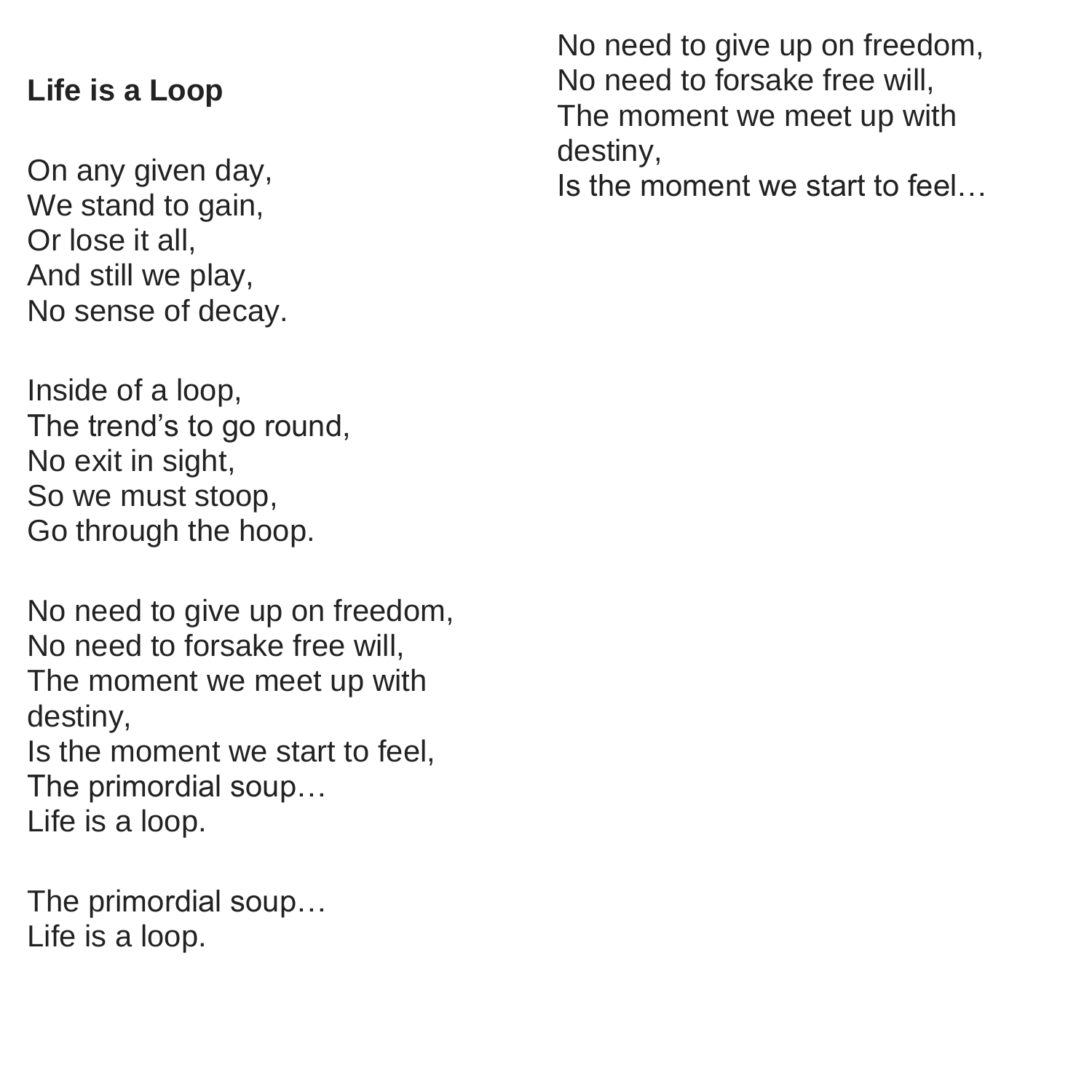#### **A Great Escape**

It was just another Saturn Day, Stranded out on the cape, Gathered together in silence, They planned a great escape.

If you can't save yourself, who will save you?

Sitting apart from the others, The captain bowing his head, The voices plainly whispering, It was time to get out of bed.

How did this all come about, What was the first mistake? Was it love of self or of money, What was really at stake?

If you can't save yourself, who will save you?

"There was a girl I cared about," He said, to one of his mates. It was not meant to be,

She's now lost somewhere in the **States** 

… and I'm for the pearly gates.

The captain exclaimed,

"I really don't wanna leave!" But his mates kept calling him, "There is no help in sight, And it's all for one, But it's this one for all, We'll make on a great escape."

Yeah!

The captain rose from the floor, Said, "it's high time I reckon," "There's no justice here! It lays ahead,"

"We'll be ready to leave in a second."

If you can't save yourself, who will save you in the end?

Follow me if you can, Take my lead or I'll go it alone,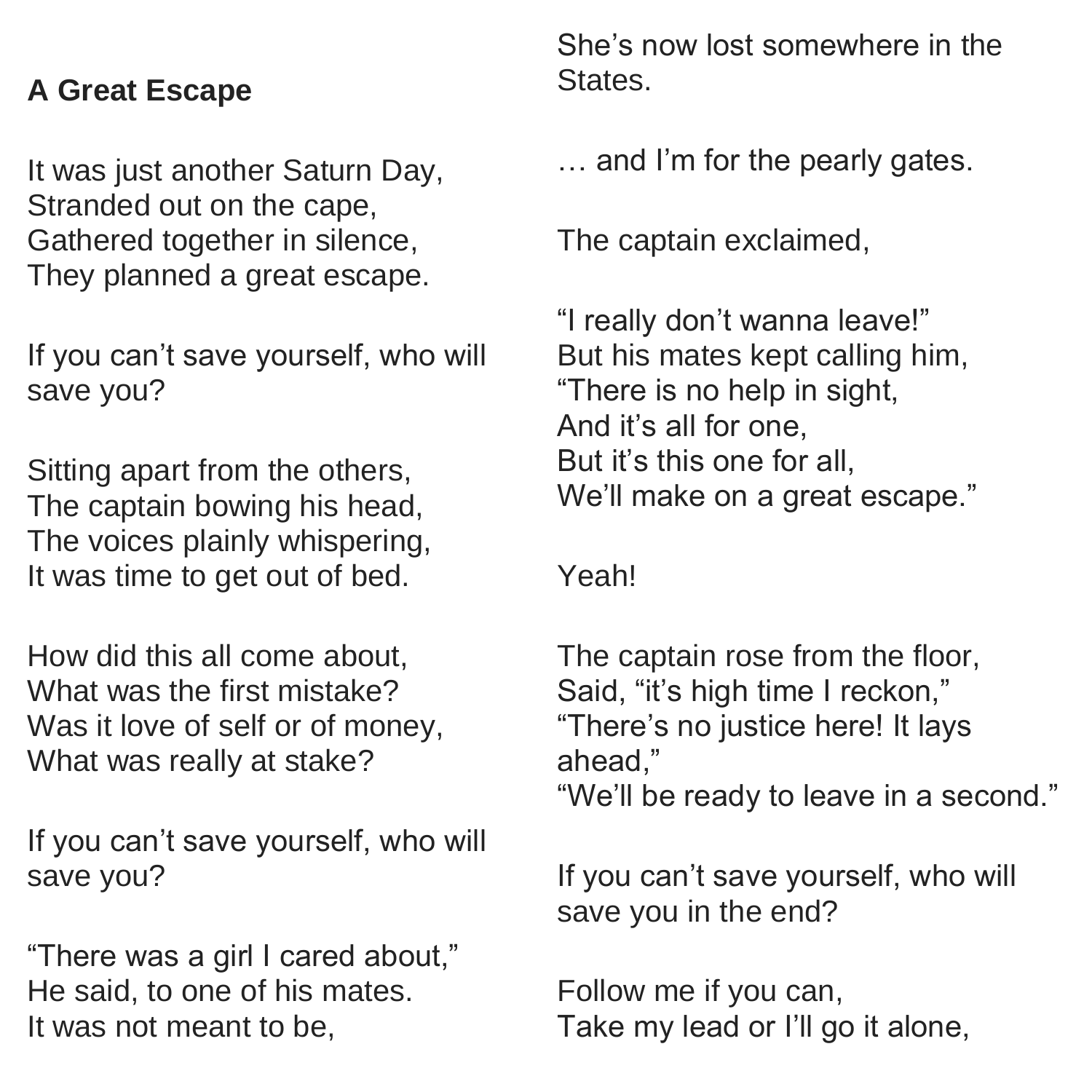There was never a chance for me here, No sins for me to atone.

The captain exclaimed,

"I really don't wanna leave!" "But my mates keep calling me," "There is no help in sight, And it's all for one, But it's this one for all, We'll make on a great escape."

I really don't wanna leave, I really don't wanna leave, I really don't wanna leave, I really don't, But this is goodbye, This is goodbye This is goodbye…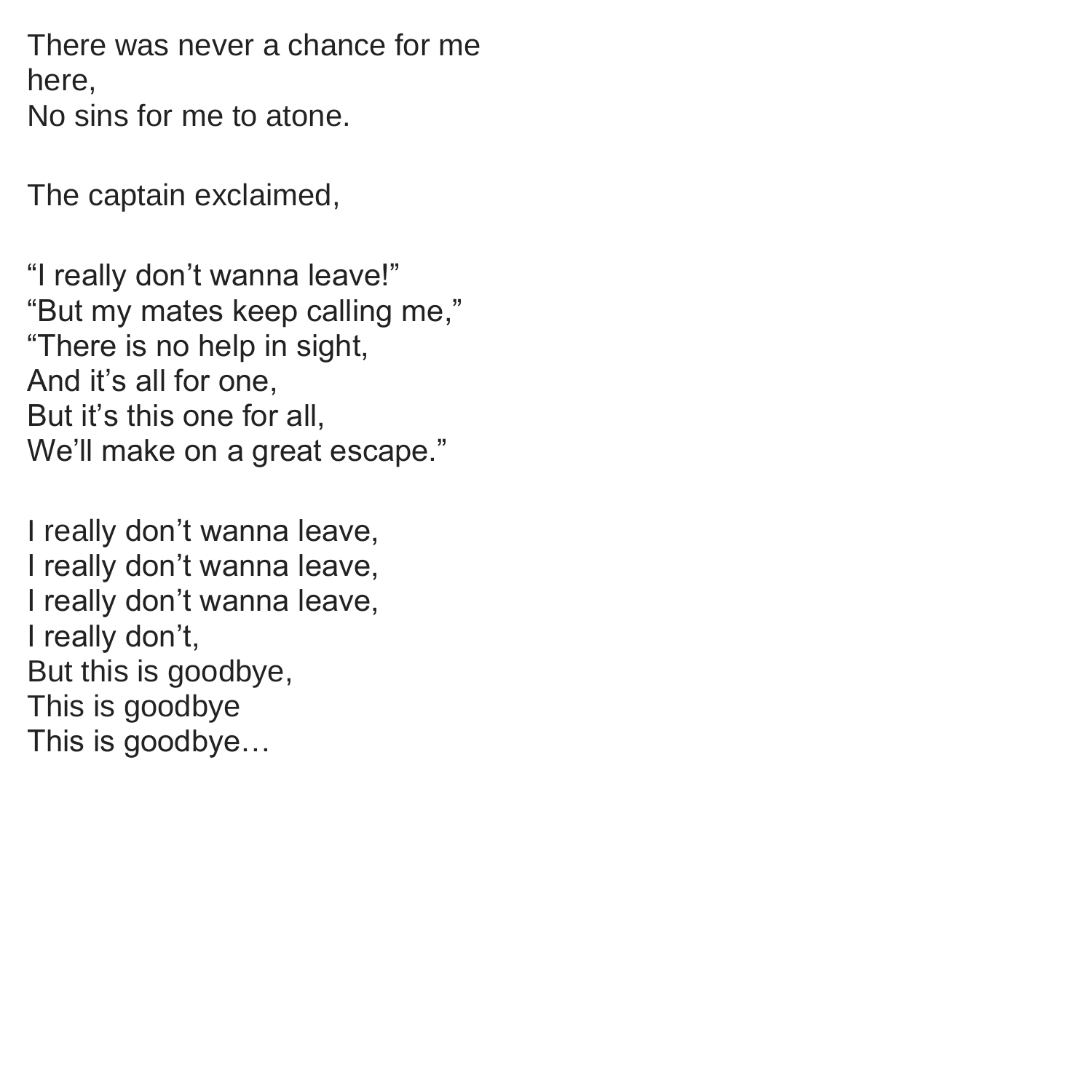#### **Freedom**

Freedom, when you get it, Just forget it,

It's a work of fiction at its best anyway.

A little jam with peanut butter, Tastes much better and gets you through the day.

Freedom, freedom,

Freedom is a path you could be taking,

Just before things start breaking, It's a real awakening.

When you least expect it, That cat you hate's elected, You didn't even bother to vote… You have the freedom you give it up, There's so little left to take away.

Freedom, freedom, Freedom is a path you could have taken, Just before things start breaking, You got your very rude awakening. Don't let them take it away…

Freedom is a path you could have taken,

Just before things start breaking, You got your very rude awakening.

On the road with our cavalry and then some, We can bring about a peaceful resolution, We can love. We can love. Whomever we please…

Freedom's just a path you could have taken, Just before things start breaking,

You got your very rude wakening.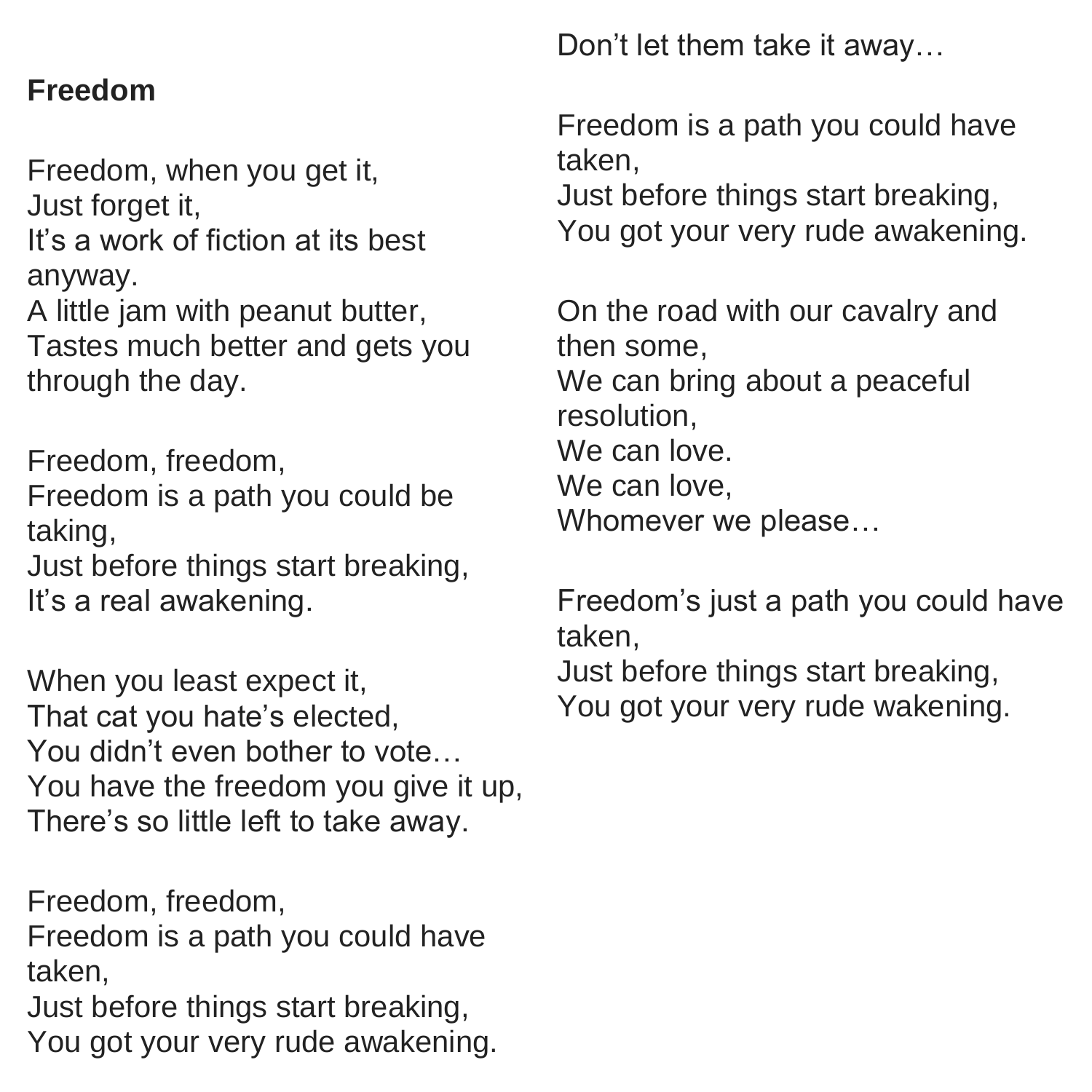#### **Elastik**

*Dedicated to Iban*

You have your whole life, Ahead of you, Many half-lives, Behind you,

Don't think in terms of, What you could have been. Keep your focus on, What you will be.

Forces are, Conspiring against you. None are greater than, Your own head game.

Don't stay silent, Stay resilient, Hold your heads up high, Your minds are…

Elastik, Plastic, If life were simple, We could be fantastic.

When the shoes you wear, Don't fit you, There are many more, Why not fill two.

Don't worry, If things are going sideways, Every little thing, Needs a little time.

Sometimes the choices we make, Work against us, It won't break your heart, Just believe in yourself.

Keep on it, Don't fake it, Don't keep falling for, The same old trick.

Keep yourself…

Elastik…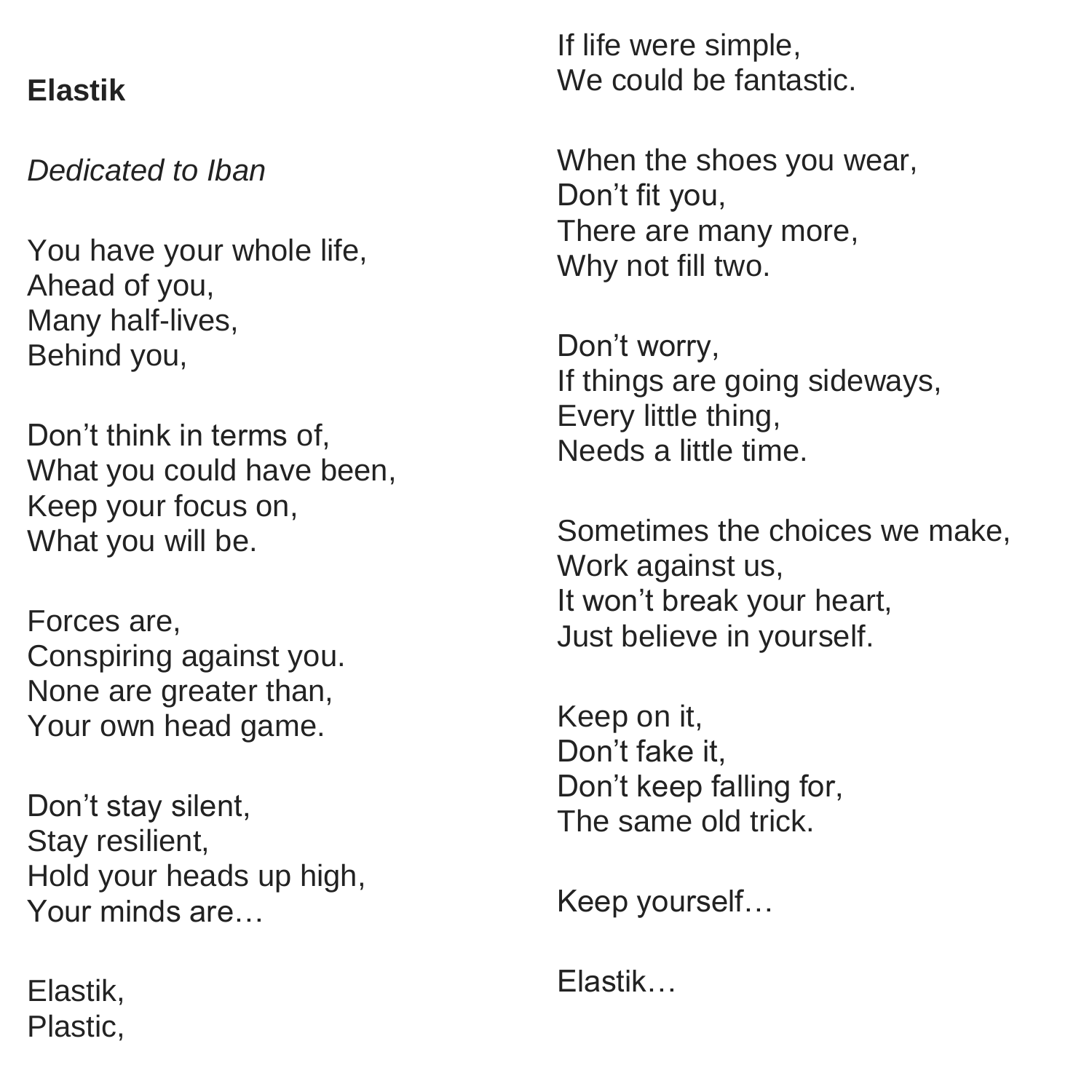#### **Kitusai & Bohdan** *Antre d'Eux*

| 2'47'' |
|--------|
| 2'55'' |
| 2'19'' |
| 2'34'' |
| 2'43'' |
| 2'52'' |
| 2'39'' |
| 2'46'' |
| 2'13'' |
| 2'21'' |
| 2'36'' |
| 3'00'' |
| 3'14'' |
| 2'27'' |
| 5'07'' |
| 2'49'' |
| 3'46'' |
|        |